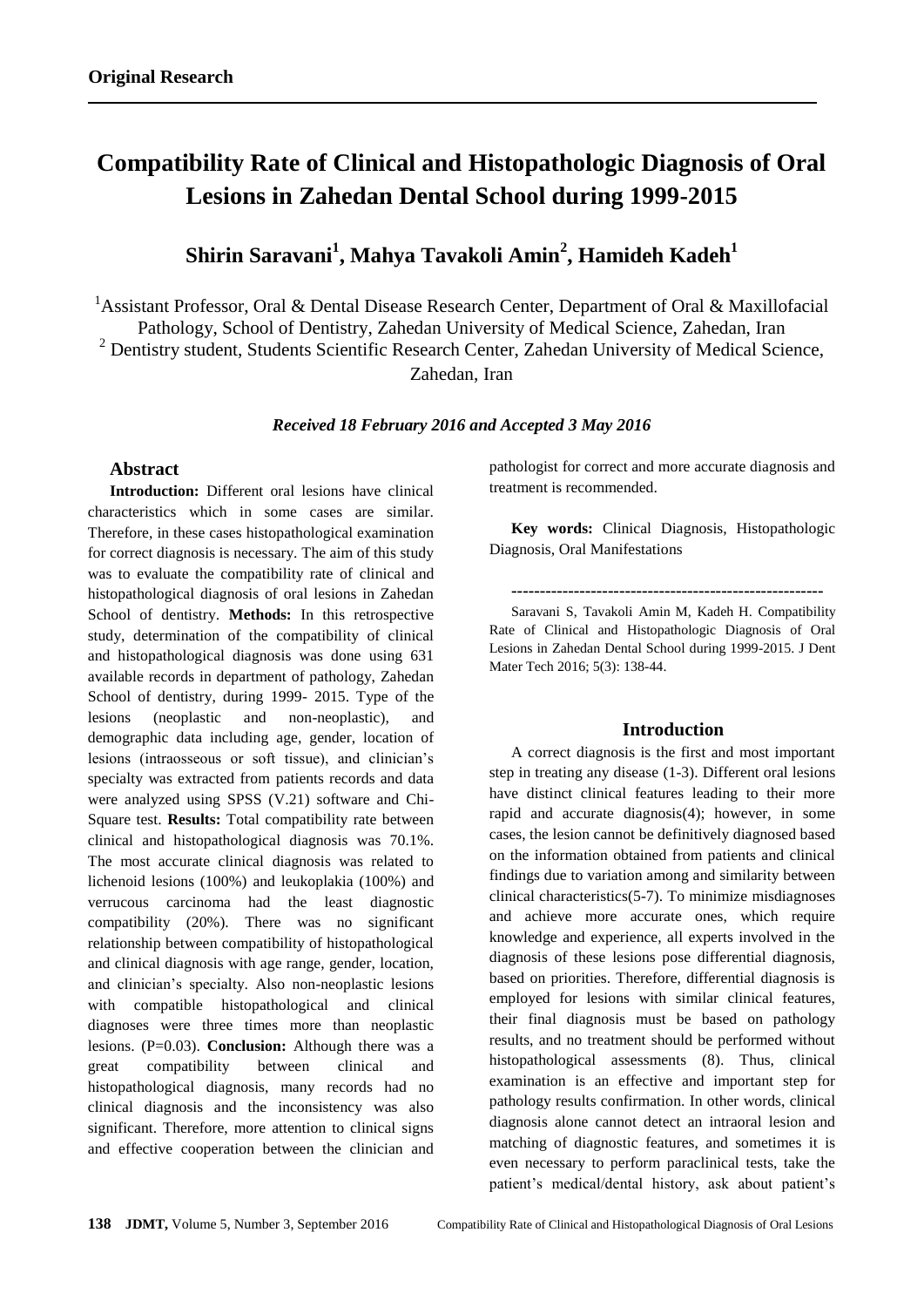chief complaint, and carry out physical examination of the oral cavity in order to make the final diagnosis(2, 7, 9). Although the majority of lesions are detected and treated based on pathological diagnosis, and microscopic features are viewed as the gold standard in oral pathological diagnosis for confirming clinical diagnosis(10), in some cases the pathologic diagnosis cannot be used as the basis of treatment without considering the clinical diagnosis. Moreover, histopathological findings are sometimes vague and conform to different lesions. Therefore, diagnostic limitations and disagreements among oral pathologists concerning microscopic diagnosis of lesions emphasize the necessity of cooperation of clinicians and pathologists (1,2,4,5).

 Definite and early diagnosis of lesions is an important step in correct treatment, reduction of pain and other complications, and prevention of disease progression(11). The physician's initial clinical diagnosis must be accurate and no malignant or premalignant lesion should be missed. Therefore, it is necessary to evaluate the compatibility of histopathological and clinical diagnoses of oral lesions (10).

 To identify the existing shortcomings, various studies investigated the compatibility of clinical and pathologic diagnoses. The degrees of the reported compatibility were 57 and 81% in the studies conducted by Deihimi and Ferdowsi and Jaafari-Ashkavandi et al., respectively(5, 9). Fattahi et al. reported the highest compatibility rate for lichen planus (100%) and inflammatory fibrous hyperplasia (94.3%) lesions and the lowest for pyogenic granuloma (78.3%) lesions(6), while Jaafari-Ashkavandi et al. found the highest compatibility for mucoceles (96.6%) and reactive soft tissue lesions (89.7%) and the lowest number of correct diagnoses for benign nonodontogenic tumors (50%)(5).

 Given the discrepancy in the consistency rates between clinical and histopathological features reported in numerous studies carried out in various places, the present study aimed at investigating the compatibility rate between clinical and histopathological features of oral lesions in the pathology archive of the Zahedan School of Dentistry.

## **Materials and Methods**

In this cross-sectional retrospective study, all archival records related to patients whose oral biopsy specimens were sent to the Department of Oral Pathology in the Zahedan School of Dentistry from April 1999 to September 2015 were examined. Patientrelated information, including age, gender, sites,

(Table 3). Sixty seven point five percent of the lesions were in soft tissues and the rest in the bones,

intraosseous or soft tissue lesions, clinician's specialty, and clinical diagnosis based on the first, second, and third priorities and histopathological diagnosis were extracted from the patients' files and recorded in an information form developed for this purpose. Patients with incomplete files were excluded from the study. The lesions were divided into the two groups of neoplastic and non-neoplastic lesions.

 All information obtained from patients' records was coded and analyzed by SPSS version 21(Chicago, IL, USA) in the form of descriptive statistical indices and through employing the chi-square test.

## **Results**

In this study, 631 files totally were investigated of which 268 (42.5%) included definitive histopathological diagnoses in addition to clinical diagnoses and 363 (57.5%) had no clinical diagnosis that excluded from our study. The overall mean age of the 268 patients was  $35.5 \pm 19.3$  years (5-82 years), 135 were male with the mean age 35.4±21.3 years and 133 women with the mean age of  $35.7 \pm 17.2$  years. One hundred and ninety nine of the lesions were pyogenic granuloma (PG), squamous cell carcinoma (SCC), radicular cyst, peripheral giant cell granuloma, odontogenic keratocyst (OKC), irritation fibroma, mucocele, dentigerous cyst, peripheral ossifying fibroma, lichenoid lesions, verrucous carcinoma, leukoplakia and central giant cell granuloma in the order of their prevalence. Based on type of lesions, PG and SCC had the highest prevalence among nonneoplastic and neoplastic lesions, respectively.

 Histopathological and clinical diagnoses were compatible in 188 files (70.1%) (87.2% of the first, 10.6% of the second, and 2.1% of the third clinical diagnoses were compatible with the related histopathological diagnoses). There was compatibility in all cases of lichenoid and leukoplakia lesions between the clinical diagnoses and pathology reports, after that the highest compatibility rate was observed in OKC (94.5%), dentigerous cyst (90.9%) and SCC (90.3%) and the lowest in verrucous carcinoma with 20% (Table 1).

 Most subjects with compatible clinical and histopathological diagnoses were in their second and third decades of life; however, there was no statistically significant relationship between compatibility of clinical and histopathological diagnoses and the patients' age (Chi-square Test, P=0.54) (Table2).

There was no significant relationship between compatibility or incompatibility of the diagnoses and gender of the subjects (Chi-Square Test, P=0.21)

but no statistically significant relationship existed between the compatibility of clinical and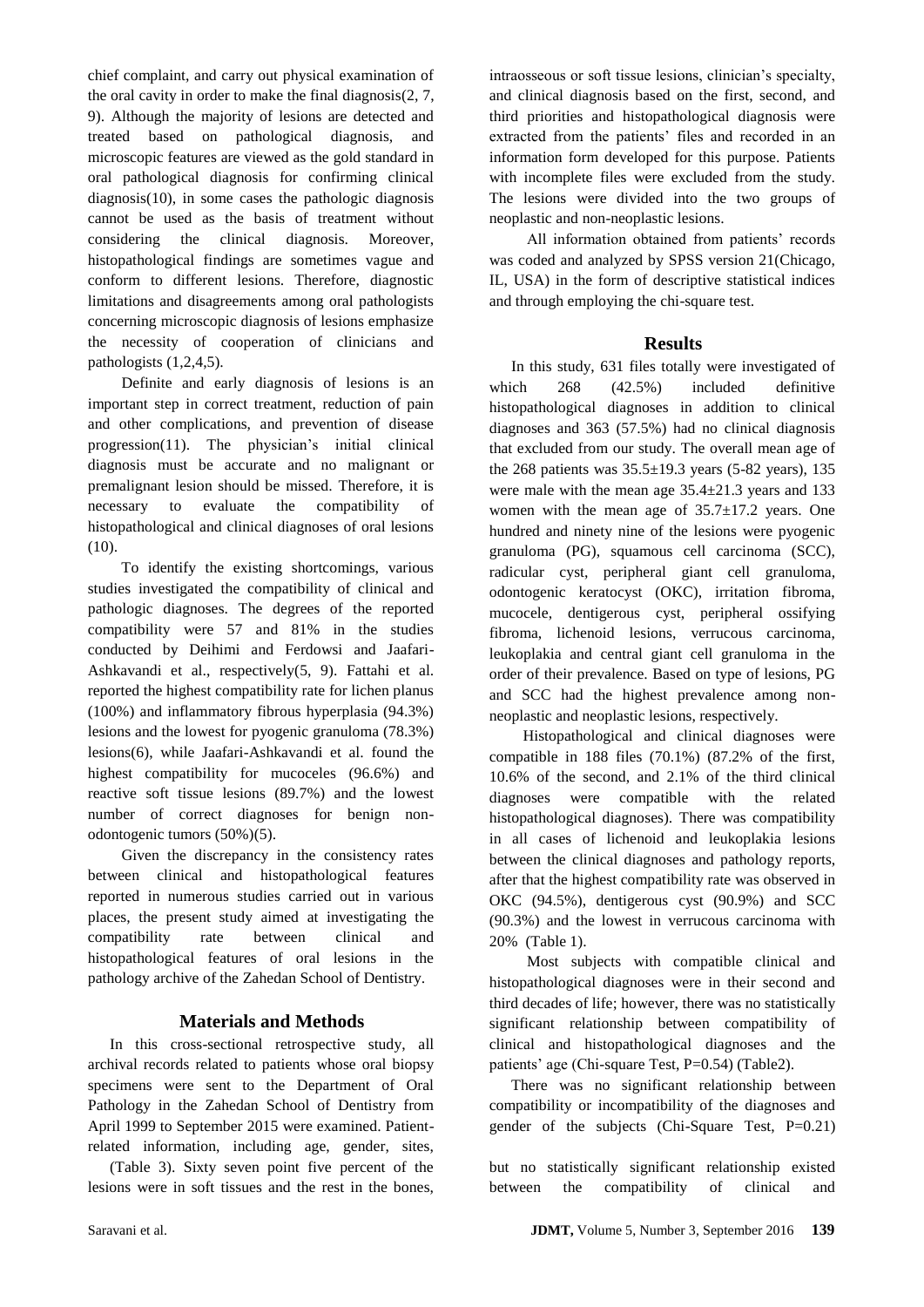histopathological diagnoses and the location of lesions (Chi-Square Test, P=0.16) (Table3). The lesions were located in mandibular bone (18.6%), mandibular mucosa (17.9%), buccal mucosa (17.1%), maxillary mucosa (16.8%), maxillary bone (12.5%), labial mucosa (7.1%), palate (3.2%), floor of the mouth  $(3.2\%)$ , tongue  $(1.4\%)$  and other areas  $(2.1\%)$ . Highest compatibility rate between histopathological and clinical diagnoses was observed in tongue and lowest of it observed in floor of the mouth (Table 4). Seventy three point nine percent of the lesions were nonneoplastic, and in 73.7% of them, there was compatibility between histopathological and clinical diagnoses. Thus, there was a statistically significant relationship between compatibility rate of the

histopathological and clinical diagnoses and the type of lesions (neoplastic or non-neoplastic) (Chi-Square Test, P=0.03): lesions with compatible histopathological and clinical diagnoses were mostly non-neoplastic (three folds) (Table 3). Seventy two point four percent, 13.4%, 6.7%, and 7.5% of the specimens were sent for histopathological examinations by oral and maxillofacial surgeons, oral medicine specialists, periodontics, and by others such as general dentists, endodontics… respectively. There was no relationship between compatibility rate of clinical and histopathological diagnoses and the type of specialists treating the patients (Chi-square Test, P=0.56) (Table3).

|                                 | <b>Compatibility of clinical and</b> | <b>Number</b> |     |
|---------------------------------|--------------------------------------|---------------|-----|
| <b>Oral lesions</b>             | histopathologic diagnosis            |               |     |
|                                 | Yes $(\% )$                          | No $(\%)$     |     |
| Leukoplakia                     | 5(100)                               | 0(0)          | 5   |
| Lichenoid lesions               | 7(100)                               | 0(0)          | 7   |
| Odontogenic keratocyst          | 17(94.5)                             | 1(5.5)        | 18  |
| Dentigerous cyst                | 10(90.9)                             | 1(9.1)        | 11  |
| Squamous cell carcinoma         | 28 (90.3)                            | 3(9.7)        | 31  |
| Radicular cyst                  | 22 (88)                              | 3(12)         | 25  |
| Pyogenic granuloma              | 29(80.5)                             | 7(19.5)       | 36  |
| Mucocele                        | 9(75)                                | 3(25)         | 12  |
| Irritation fibroma              | 12(66.6)                             | 6(33.4)       | 18  |
| Central giant cell granuloma    | 2(66.6)                              | 1(33.4)       | 3   |
| Peripheral giant cell granuloma | 13(65)                               | 7(35)         | 20  |
| Peripheral ossifying fibroma    | 3(37.5)                              | 5(62.5)       | 8   |
| Verrucous carcinoma             | 1(20)                                | 4(80)         | 5   |
| Other lesions                   | 30(43.5)                             | 39(56.5)      | 69  |
| Total                           | 188 (70.1)                           | 80 (29.9)     | 268 |

**Table 1:** Compatibility rate of clinical and histopathologic diagnosis in different oral lesions

**Table 2:** Compatibility rate of clinical and histopathologic diagnosis based on age ranges

|             | Compatibility of clinical and |           |  |
|-------------|-------------------------------|-----------|--|
| Age ranges  | histopathologic diagnosis     |           |  |
|             | Yes $(\%)$                    | No(%)     |  |
| $0-9$       | 11(73.3)                      | 4(26.7)   |  |
| $10-19$     | 35(72.9)                      | 13(27.1)  |  |
| $20-29$     | 41(70.7)                      | 17(29.3)  |  |
| $30-39$     | 24(57.1)                      | 18 (42.9) |  |
| $40 - 49$   | 25(78.1)                      | 7(21.9)   |  |
| 50-59       | 21(77.8)                      | 6(22.2)   |  |
| 60-69       | 22(64.7)                      | 12(35.3)  |  |
| Over the 70 |                               | 3(25)     |  |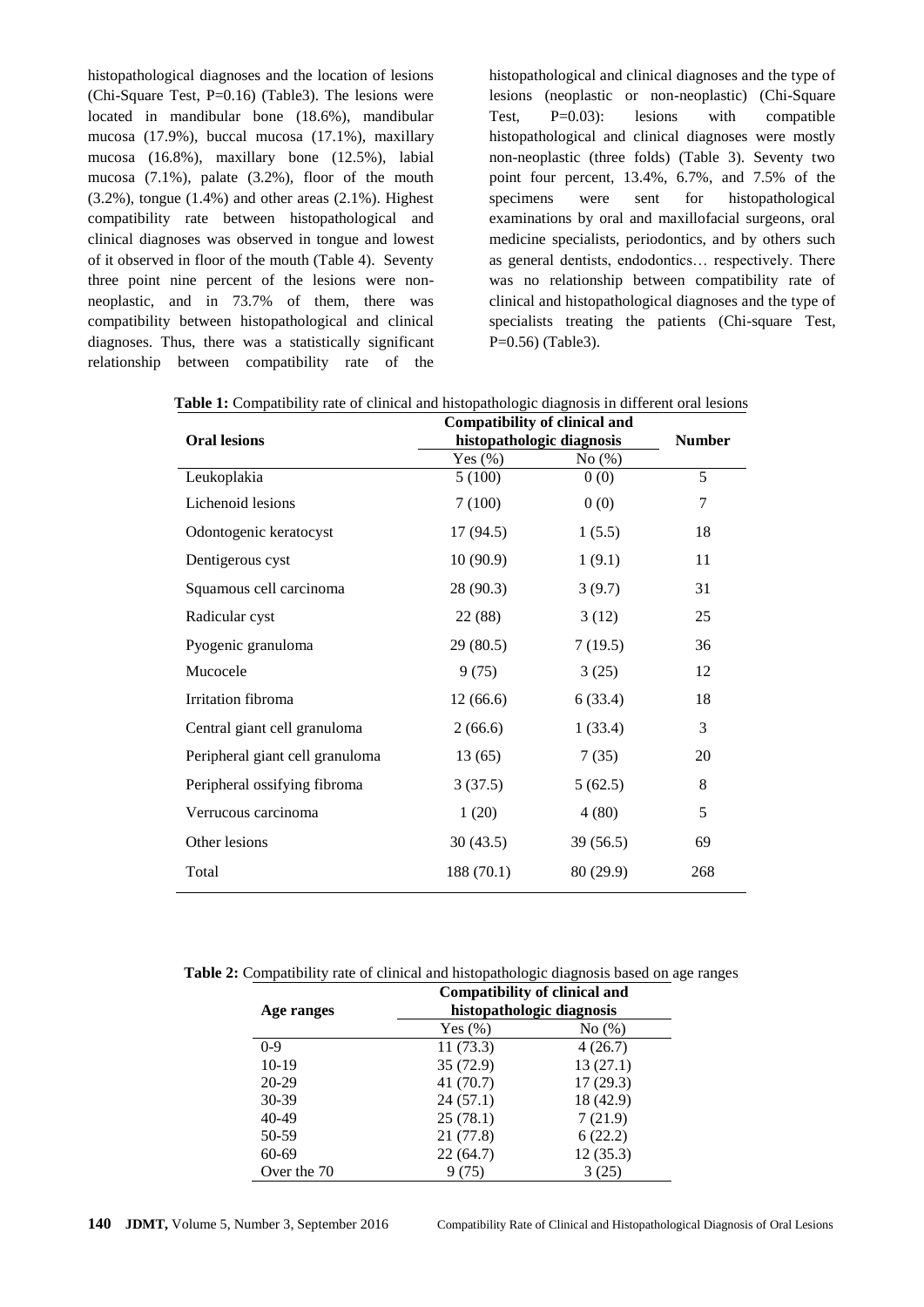## **Table3:** Compatibility rate of clinical and histopathologic diagnosis based on gender, location, type of lesions, and Clinician Specialty

|                     |                | <b>Compatibility of clinical and</b><br>histopathologic diagnosis |           |
|---------------------|----------------|-------------------------------------------------------------------|-----------|
|                     |                |                                                                   |           |
|                     |                | Yes $(\% )$                                                       | No(%)     |
| Gender              | Male           | 90 (66.7)                                                         | 45 (33.3) |
|                     | Female         | 98 (73.7)                                                         | 35(26.3)  |
| Location            | <b>B</b> one   | 66 (75.9)                                                         | 21(24.1)  |
|                     | Soft tissue    | 122 (67.4)                                                        | 59 (32.6) |
| Type of lesion      | Neoplastic     | 42(60)                                                            | 28 (40)   |
|                     | Non-neoplastic | 146 (73.7)                                                        | 52(26.3)  |
| Clinician Specialty | Oral surgeon   | 140 (72.2)                                                        | 54 (27.8) |
|                     | Oral Medicine  | 25(69.4)                                                          | 11(30.6)  |
|                     | Periodontics   | 11(61.1)                                                          | 7(38.9)   |
|                     | Other          | 12 (60)                                                           | 8(40)     |

Table 4: Compatibility rate of clinical and histopathologic diagnosis based on different sites of the mouth

|                              | <b>Compatibility of clinical and</b> |           |  |
|------------------------------|--------------------------------------|-----------|--|
| Different sites of the mouth | histopathologic diagnosis            |           |  |
|                              | Yes $(\% )$                          | No(%)     |  |
| Mandibular bone              | 39(75)                               | 13(25)    |  |
| Mandibular mucosa            | 35(70)                               | 15(30)    |  |
| Buccal mucosa                | 28(66.7)                             | 14 (33.3) |  |
| Maxillary mucosa             | 33 (70.2)                            | 14(29.8)  |  |
| Maxillary bone               | 27(77.1)                             | 8 (22.9)  |  |
| Labial mucosa                | 10(66.7)                             | 5(33.3)   |  |
| Palate                       | 5(55.6)                              | 4(44.4)   |  |
| Floor of the mouth           | 4(50)                                | 4(50)     |  |
| Tongue                       | 4(100)                               | 0(0)      |  |
| Other areas                  | 3(50)                                | 3(50)     |  |

#### **Discussion**

Microscopic evaluation of lesions is required for a proper diagnosis because many lesions have similar clinical features making diagnosis difficult for the physician. This reveals the importance of accuracy of diagnostic and clinical information in reaching a definitive diagnosis and planning a correct treatment(1). In the present study, of the  $631$  available files, 363 (57.5%) had no clinical diagnosis indicating the inattention of treating physicians to the importance of clinical diagnosis. Also, the overall compatibility rate in the 268 files was 70.1%, which was similar to Macan et al. in Zagreb and was higher than the rate found in the studies conducted by Seifi et al. (66.6%) and Hashemipour et al. (64.9%)(7, 12, 13). In a study by Saghravanian et al. who investigated clinical and histopathological diagnoses of 450 salivary gland lesions, 1253 odontogenic cysts and tumors in

Mashhad since 30 years ago, the overall compatibility rate of the diagnoses was 60.5%(14). The compatibility rate in our study was lower than that reported by Czerninski et al. (78%), Fattahi et al. (80.7%), Jaafari-Ashkavandi et al. (81%), and Hoseinpour Jajarm and Mohtasham (81.2%) in 136, 311, 470, and 170 cases, respectively(3, 5, 6, 15). These differences could be due to various reasons such as the skills of the surgeon and the pathologist, the accuracy of biopsy, conditions under which the specimens were transferred to the laboratory, and quality of cooperation between the surgeons and the pathologists $(6)$ . The results of this study showed that the highest compatibility rate was observed in the second and third decades of life, the reason could be attributed to the large number of patients in this age group. However, there was no statistically significant relationship between the compatibility between clinical and histopathological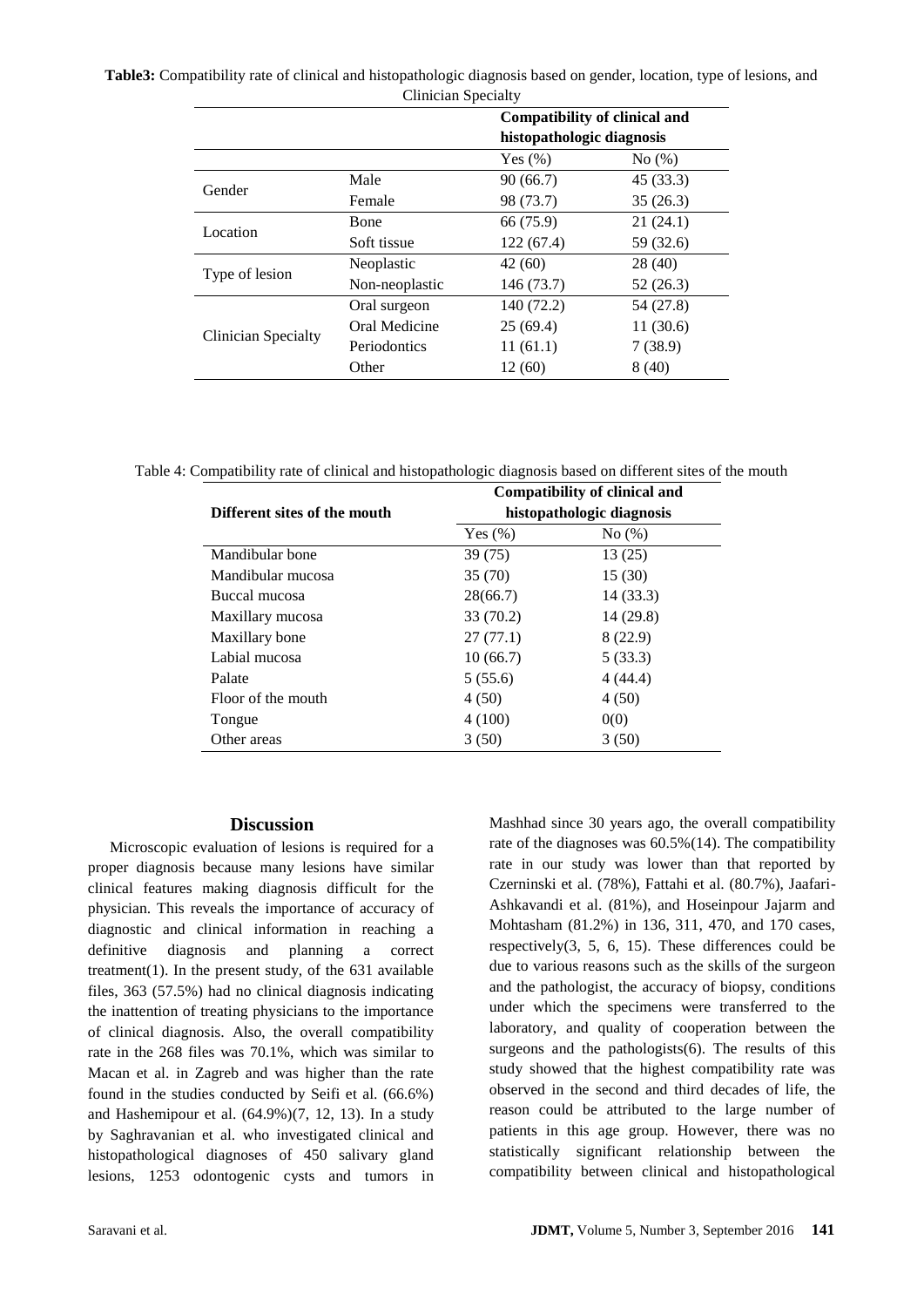diagnoses and the age by decade. In the study by Foroughi et al., the highest compatibility rate in 662 specimens was seen in the third decade of life, which was almost consistent with the findings in the present study(2). However, Jaafari-Ashkavandi et al. and Hashemipour et al. reported the highest rate of correct diagnosis in the eighth decade of life(5, 7). In the studies of Fattahi et al. and Deihimi and Ferdowsi, the highest compatibility rate was observed in the seventh decade of life (6, 9). The reason for the greater compatibility rate between clinical and pathological diagnoses in this high age group is the loss of teeth with aging, and hence the reduction in the number of odontogenic lesions and in the irritation associated with them. Moreover, there is a slight increase in specific lesions such as denture-related lesions and other prevalent lesions, which makes correct diagnosis of lesions easier(5, 9).

Similar to the study by Deihimi and Ferdowsi and Foroughi et al., no difference was observed in the present study between the compatibility of the diagnoses and gender $(2, 9)$ , but the number of male patients was higher than the female patients. Although the prevalence of oral lesions was higher in women in some studies(13, 16), it is still not clear whether women have more oral lesions, or they pay more attention to their health and visit health centers more often(16).

 In this study, the compatibility rate in diagnoses of intraosseous lesions (75.9%) was higher than that of soft tissue lesions (67.4%), but the difference was not statistically significant. This is consistent with the study by Seifi et al.in 232 cases, and shows that the location of lesion by itself is not a determinant(13), and even intraosseous lesion which their detection requires expertise in interpreting radiographic features, is as detectable as soft tissue and peripheral lesion(1). However, contrary to our study, peripheral lesions were diagnosed correctly more often compared to central lesions in the studies by Deihimi and Ferdowsi, Foroughi et al., and Hashemipour et al(2, 7, 9).

 Foroughi et al and and Hashemipour et al reported most compatibility rate of clinical and histopathological diagnoses in gingiva while Jaafari-Ashkavandi et al. and Deihimi and Ferdowsi reported it in vestibular mucosa and lip, respectively(2, 5, 7, 9). In current study, highest compatibility rate between histopathological and clinical diagnoses was observed in tongue and lowest compatibility observed in floor of the mouth. Similarly, Hashemipour et al. in 666 specimens revealed least compatibility rate in floor of the mouth whereas Jaafari-Ashkavandi et al. and Deihimi and Ferdowsi reported it in the palate(5, 7, 9).

 Given that most specimens were sent for histopathological examination by oral and

maxillofacial surgeons, the highest compatibility rate of diagnoses was also obtained by oral and maxillofacial surgeons. However, there was no relationship between compatibility of clinical and histopathological diagnoses and clinician's specialty, while in the study by Foroughi et al. the highest compatibility rate between clinical and pathological diagnoses was achieved by oral disease specialists (98%)(2). There was not much difference in some studies between the two groups of specialists and general dentists in terms of the compatibility rate between clinical and histopathological diagnoses(16), while the number of referrals by general dentists was very small in the present study. This is probably due to the inadequate knowledge about oral lesions and their unwillingness to perform surgery $(1)$ . In this study, the highest degree of diagnostic compatibility was related to non-neoplastic lesions (73.7%), which is in line with the results Seifi et al. found in their research(13).

In our study, lichenoid lesions that included lichen planus and lichenoid reaction had the highest degree of compatibility (100%), which could be because of the typical clinical feature and, especially, due to the presence of Wickham's striae of lichen planus. In the studies by Fattahi et al. and Hoseinpour Jajarm and Mohtasham the highest compatibility rate were also seen in lichen planus(3, 6), while mucocele had the highest compatibility in the study by Jaafari-Ashkavandi et al. and Seifi et al(5, 13). Clinical and histopathological diagnoses of pemphigoid and white sponge nevus were completely compatible in the study by ZareMahmoodabadi et al. who investigated the compatibility rate in 334 mucocutaneous lesions(11).

 Sometimes dramatic discrepancies exist in various studies between the compatibility rate of lichen planus and lichenoid reaction as in the study conducted by Hoseinpour Jajarm and Mohtasham in which they were  $93.1\%$  and  $50\%$ , respectively(3). There was more difference in the study by ZareMahmoodabadi; *i.e*., the degrees of compatibility were 90.9% for lichen planus and 15% for lichenoid reaction (11).

 Results of this study showed that verrucous carcinoma with 20% had the lowest compatibility rate between clinical and histopathological diagnoses, which is consistent with result of the study by Sarabadani et al in 73 cases(17). Furthermore, verrucous carcinoma had incorrect clinical diagnoses totally in the study by Hoseinpour Jajarm and Mohtasham(3). However, in the study carried out by Tatli et al., Ghasemi Moridani et al. and Seifi et al. the lowest compatibility rate were those of odontogenic cysts, infectious lesions, and lymphoproliferative lesions, respectively(1, 10, 13).

 Pyogenic granuloma had the highest frequency among the lesions in this study, which is consistent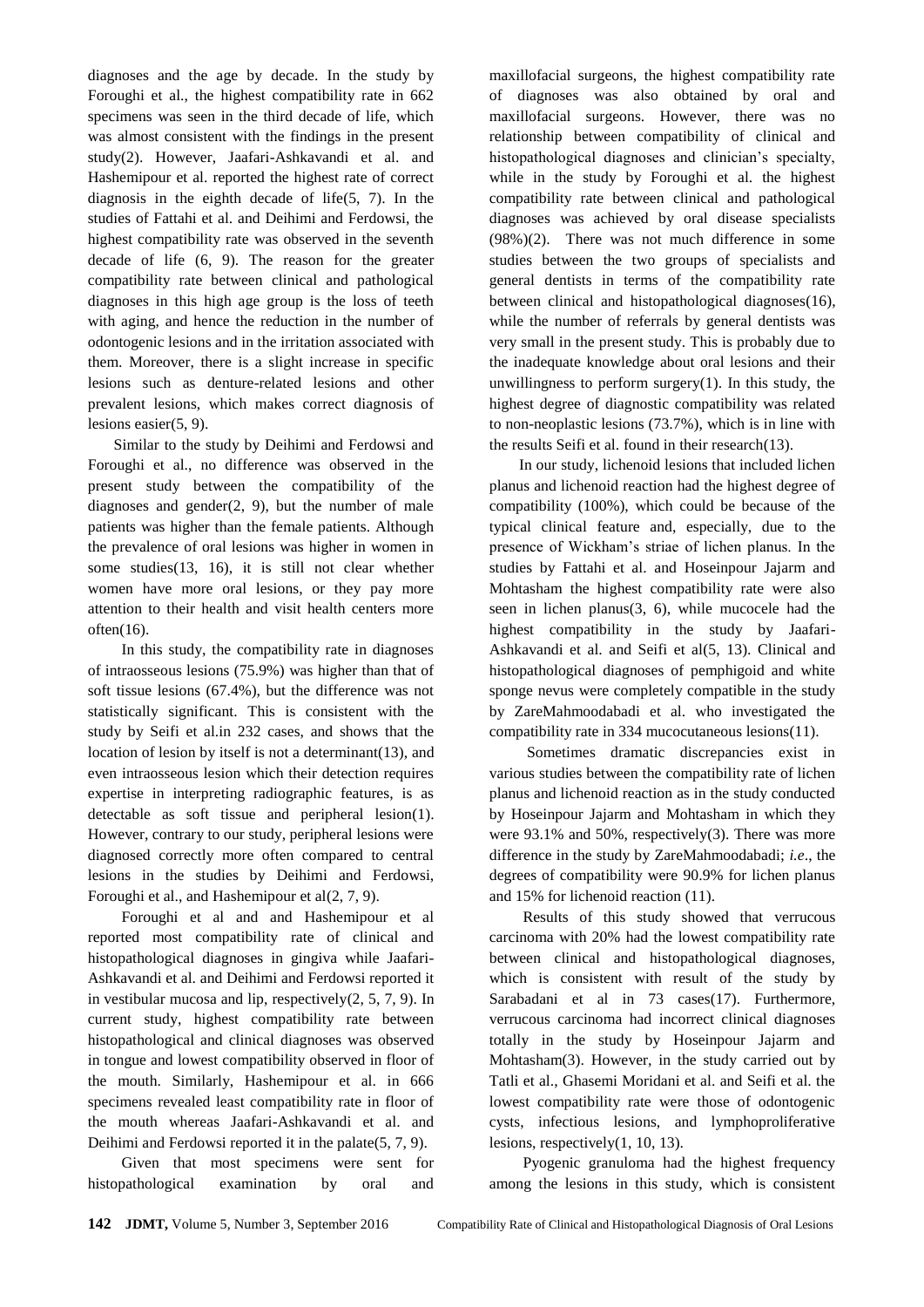with the results of the study by Seifi et al. and Musavi et al(4, 13). Among the non-neoplastic lesions, the rate of correct diagnosis of pyogenic granuloma was 80.55% in this study, which was higher than that found by Seifi et al.(66.6%) and lower than that observed by Hashemipour et al (90.5%)(7, 13).

In the neoplastic lesions group, squamous cell carcinoma had the maximum compatibility rate of 90.3%. In contrast, in the study by Sarabadani et al. squamous cell carcinoma was among lesions with the lowest compatibility rate(17). Moreover, in the study by Seifi et al. also the compatibility rate of this lesion was only 36.3%, the reason for which was the different clinical appearance of the tumor and the low experience in dentists who observe fewer cases of this cancer(13).

## **Conclsion**

Although a high percentage of compatibility was observed between clinical and pathological diagnoses, the incompatibility rate is not negligible. Given that a large number of files lacked clinical diagnosis, it is important to make physicians treating patients aware of the consequences of this negligence. To prevent the complications of lesions resulting from this incompatibility, greater attention must be paid to the necessity of clinical and paraclinical assessments and more extensive training of dentistry students.

## **Acknowledgment**

The authors would like to extend their gratitude to the honorable Research and Technology Deputy of the Zahedan University of Medical Sciences who provided the financial support for this project. This article was extracted from a student project with registration number 7497.

#### **References**

- 1. Ghasemi Moridani S, Mohtasham Z, Sazesh Rahbarjou SF. Correlation between clinical and histopathological diagnosis of oral lesions surgery in the city of Rasht (2000-2002). J Islam Dent Assoc Ir 2005; 17(2):95-99. (Persian)
- 2. Foroughi R, Seyedmajidi M, Bijani A, Omid Dezyani M. Comparison of clinical diagnosis and histopathological report of referred biopsies to oral and maxillofacial pathology department of dental school of Babol, Iran (2003-2010). J Babol Univ Med Sci 2013; 15(6):71-77. (Persian)
- 3. Hoseinpour Jajarm H, Mohtasham N. A comparative study on the clinical diagnosis and pathology report of patient's undergone biopsy at department of oral medicine of Mashhad dental school from 2002 until 2004. J Mash Dent Sch 2006; 30:47-54. (Persian)
- 4. Musavi S, Bagheri A, Hamzeheil Z, Soruri M, Varkesh B, Razavi S, et al. Assessment of agreement between clinical diagnosis and pathologic report in the soft tissue lesions of the patients referring to pathology department of dental school, Tehran and Shahid Beheshti University of Medical Sciences during 2005- 2008. J Shahid Sadoughi Univ Med Sci 2012; 20(5):639-647. (Persian)
- 5. Jaafari-Ashkavandi Z, Rezvani G, Mardanifard H. Evaluation of the agreement rate of clinical and histopathologic diagnosis in patients referring to oral pathology department of Shiraz dental school, 2001-2006. Shiraz Univ Dent J 2010; 11(2):161-168. (Persian)
- 6. Fattahi S, Vosoughhosseini S, Moradzadeh Khiavi M, Mostafazadeh S, Gheisar A. Consistency rates of clinical diagnosis and histopathological reports of oral lesions: a retrospective study. J Dent Res Dent Clin Dent Prospects 2014; 8(2):111-113.
- 7. Hashemipour M, Rad M, Mojtahedi A. A comparative study of clinical diagnosis and histopathological reports of oral and jaw lesions. Shiraz Univ Dent J 2009; 10 (1):31-37. (Persian)
- 8. Salehinejad J, Saghravanian N, AfzalAghaei M, Mohamadian R, Ghazi N. A 30- year evaluation of the agreement between clinical and histopathological diagnosis of peripheral epithelial and mesenchymal lesions in Mashhad dental school: 1976- 2006. . Shiraz Univ Dent J 2012;12(4):291-297. (Persian)
- 9. Deihimi P, Ferdowsi M. Correspondence of clinical diagnosis with histopathologic diagnosis of oral lesions in patients referring to oral pathology department of Isfahan dentistry school